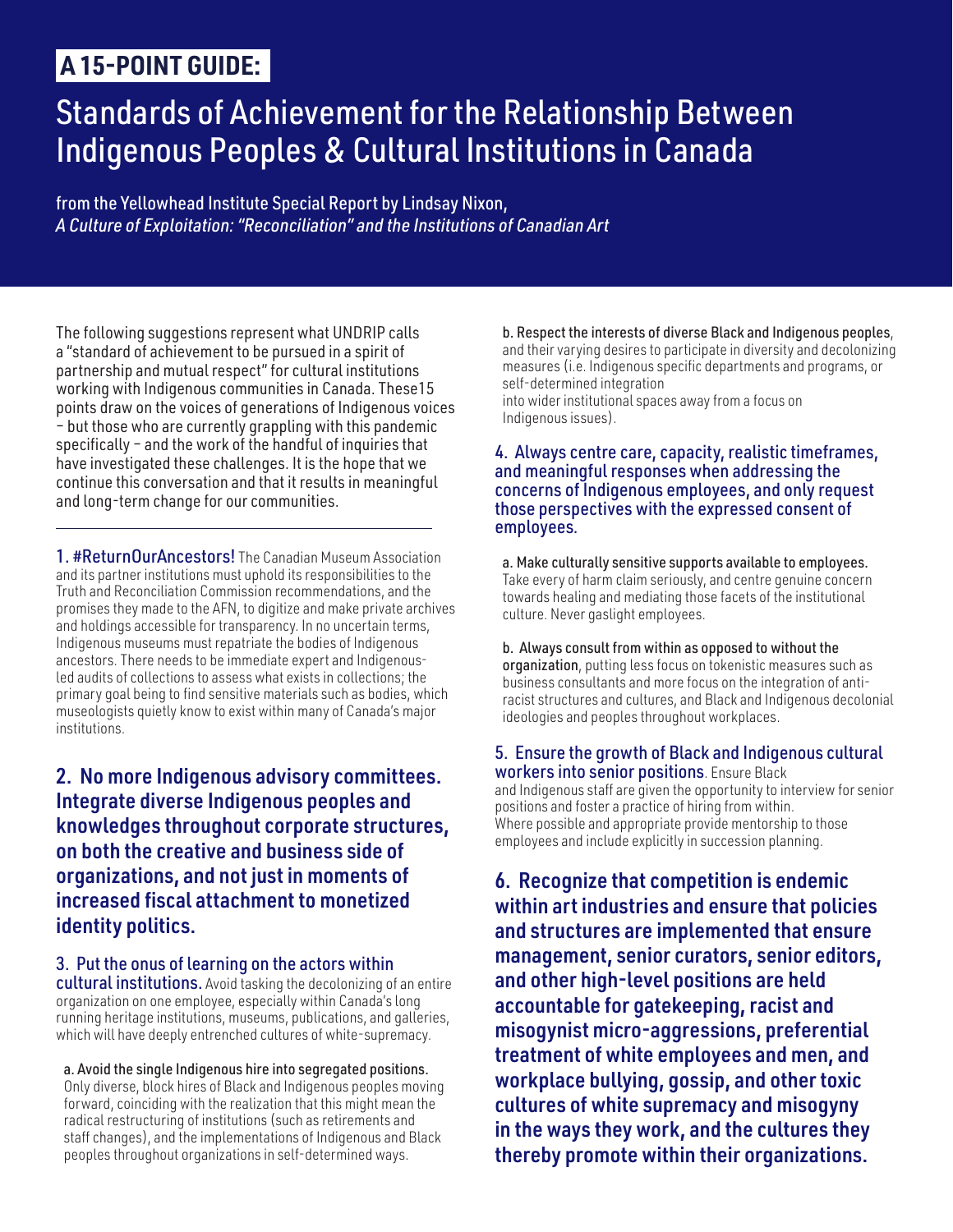#### 7. Restructure provincial and national arts funding in Canada.

Funding initiatives for Indigenous peoples are still immensely important. But they need to be managed by Indigenous peoples and redesigned in a way that decentralizes institutional modes of power.

a. Indigenous juries should have demographic qualifications, based on Indigenous consultation and development, that will ensure that all juries consist of diverse generations, backgrounds, fields, geographies, and other considerations.

b. Granting bodies should shift to Indigenous board, panel, peer-reviewed, or jury led adjudication of professional status. Adjudication that accounts for alternative forms of professional development such as community knowledge and histories of mentorship. Until this is implemented, there should be greater transparency and dialog regarding the process of professional accreditation; namely, the assigning officers, their races and relationships to Indigenous peoples, and their qualifications to make such adjudications on behalf of Indigenous creative communities.

c. The management of granting organizations and grant officers should meet demographic quotas that shift the minority and majority interest in Canada's arts and culture granting institutions. Recruitment campaigns must widen their understanding of who can, and should, occupy these positions, even if that means investing in mentorship.

d. Granting programs should strive to be discipline specific and include demographic quotas for diverse Indigenous groups such as Inuit, Black-Indigenous peoples, peoples residing in Reserve communities, folks in regions outside of currently overrepresented central Ontario and Vancouver such as the prairies and the East Coast, community artists and vendors, first-time applicants, and other considerations.

e. Granting bodies must invest significant resources into strengthening Indigenous self-identification measures, at least when it comes to accessing Indigenous funding lines. This will be a challenging exercise and must be flexible and evolving and ensure an ongoing dialog. Thus, this process requires continued resource investment from cultural institutions.

f. Policy should be developed, in consultation with Indigenous communities, around the threshold of number of Indigenous employees to qualify for and receive Indigenous funding, and what precisely constitutes "Indigenous Art" for funding purposes.

#### 8. Indigenous publications, organizations, galleries, and other cultural institutions should immediately recruit Indigenous editors and department heads, if these positions are still held by non-Indigenous

**peoples.** This might mean investing in mentorship processes and understanding that Indigenous qualifications can look different than non-Indigenous qualifications. This may require re-considering the concept of "quality", production schedules, and other tools for organizational structure and workplace culture.

9. Restitution should be embedded in fee structures. Indigenous artists should receive higher resale fees, especially communities that have been historically exploited by the market (such as Inuit). Regardless of industry standards, Black and Indigenous artists should receive fees for showing in private and commercial galleries.

10. There should be a drive for greater gender and **racial equity in gallery exhibitions.** For instance, a quiding principle might mandate that Black women artists booking a solo exhibition be paid the same rate as the highest paid white man artist. In fact, institutions should recognize that certain communities deserve to be paid more for their time and adopt an equity payscale. This can be considered another form of restitution for historic and ongoing marginalization of Indigenous and Black individuals and communities, which requires more labour to participate in the industry compared to non-Indigenous, white peers.

11. For the foreseeable future, the acquisitions budget of Canadian art institutions must be solely dedicated to the acquisition of Black and Indigenous art. This acquisition campaign must not be merely history art about Indigenous and Black peoples; even if this means collecting primarily contemporary artists.

### 12. The executive, governing and advisory boards of cultural institutions in Canada must restructure to include diverse members of Black and Indigenous communities.

13. Cultural organizations should respect the basic human rights and occupational health of Indigenous and Black artists during COVID-19. Arts organizations may consider shifting to a service provision model at this time. But also accepting that artists may not be able to travel in the upcoming months (years even). Organizations should find alternative ways to feature and service the artists they represent.

#### 14. Canada needs to develop its own federal, provincial and territorial repatriation legislation, drawing from the

shortcomings of NAGPRA and led by communities of Indigenous artists, curators, cultural administrators, Elders, and other respected Indigenous cultural leaders within Reserve and urban communities. While it must foremost be concerned with "human remains," this legislation should expand the notion of repatriation beyond bodies to funerary objects, "sacred" objects, and objects of cultural patrimony. These laws must be meaningfully co-developed in collaboration with Indigenous peoples.